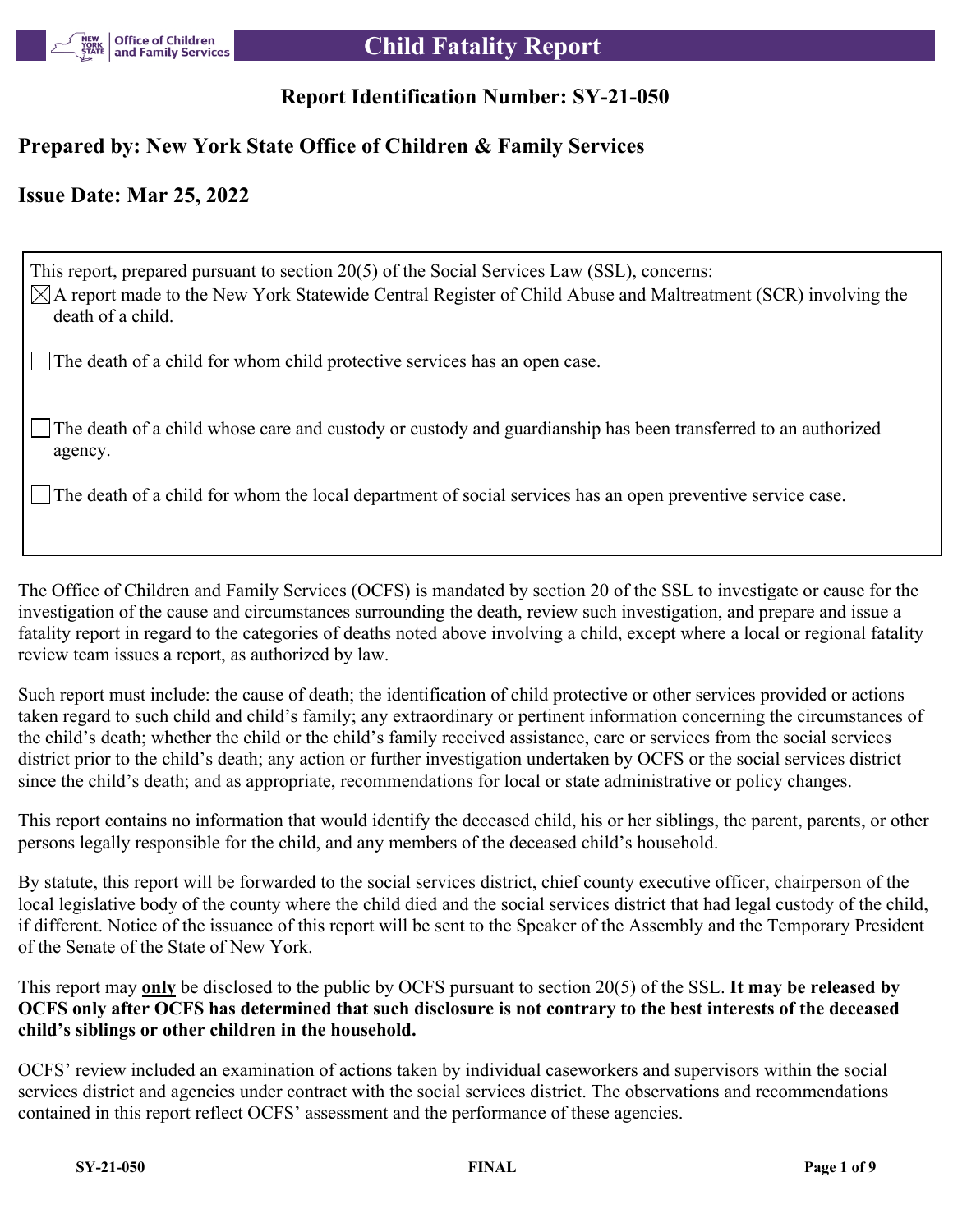

# **Abbreviations**

| <b>Relationships</b>                                        |                                                                       |                                       |  |  |  |  |
|-------------------------------------------------------------|-----------------------------------------------------------------------|---------------------------------------|--|--|--|--|
| <b>BM-Biological Mother</b>                                 | SM-Subject Mother                                                     | SC-Subject Child                      |  |  |  |  |
| <b>BF-Biological Father</b>                                 | <b>SF-Subject Father</b>                                              | OC-Other Child                        |  |  |  |  |
| MGM-Maternal Grand Mother                                   | <b>MGF-Maternal Grand Father</b>                                      | FF-Foster Father                      |  |  |  |  |
| PGM-Paternal Grand Mother                                   | PGF-Paternal Grand Father                                             | DCP-Day Care Provider                 |  |  |  |  |
| MGGM-Maternal Great Grand Mother                            | MGGF-Maternal Great Grand Father                                      | PGGF-Paternal Great Grand Father      |  |  |  |  |
| PGGM-Paternal Great Grand Mother                            | MA/MU-Maternal Aunt/Maternal Uncle PA/PU-Paternal Aunt/Paternal Uncle |                                       |  |  |  |  |
| <b>FM-Foster Mother</b>                                     | <b>SS-Surviving Sibling</b>                                           | <b>PS-Parent Sub</b>                  |  |  |  |  |
| CH/CHN-Child/Children                                       | <b>OA-Other Adult</b>                                                 |                                       |  |  |  |  |
|                                                             | Contacts                                                              |                                       |  |  |  |  |
| <b>LE-Law Enforcement</b>                                   | <b>CW-Case Worker</b>                                                 | CP-Case Planner                       |  |  |  |  |
| Dr.-Doctor                                                  | ME-Medical Examiner                                                   | <b>EMS-Emergency Medical Services</b> |  |  |  |  |
| DC-Day Care                                                 | FD-Fire Department                                                    | <b>BM-Biological Mother</b>           |  |  |  |  |
| <b>CPS-Child Protective Services</b>                        |                                                                       |                                       |  |  |  |  |
|                                                             | <b>Allegations</b>                                                    |                                       |  |  |  |  |
| <b>FX-Fractures</b>                                         | <b>II-Internal Injuries</b>                                           | L/B/W-Lacerations/Bruises/Welts       |  |  |  |  |
| S/D/S-Swelling/Dislocation/Sprains                          | C/T/S-Choking/Twisting/Shaking                                        | B/S-Burns/Scalding                    |  |  |  |  |
| P/Nx-Poisoning/ Noxious Substance                           | <b>XCP-Excessive Corporal Punishment</b>                              | PD/AM-Parent's Drug Alcohol Misuse    |  |  |  |  |
| CD/A-Child's Drug/Alcohol Use                               | <b>LMC-Lack of Medical Care</b>                                       | <b>EdN-Educational Neglect</b>        |  |  |  |  |
| <b>EN-Emotional Neglect</b>                                 | <b>SA-Sexual Abuse</b>                                                | M/FTTH-Malnutrition/Failure-to-thrive |  |  |  |  |
| IF/C/S-Inadequate Food/ Clothing/<br>Shelter                | <b>IG-Inadequate Guardianship</b>                                     | LS-Lack of Supervision                |  |  |  |  |
| Ab-Abandonment                                              | OTH/COI-Other                                                         |                                       |  |  |  |  |
|                                                             | <b>Miscellaneous</b>                                                  |                                       |  |  |  |  |
| <b>IND-Indicated</b>                                        | UNF-Unfounded                                                         | SO-Sexual Offender                    |  |  |  |  |
| Sub-Substantiated                                           | Unsub-Unsubstantiated                                                 | <b>DV-Domestic Violence</b>           |  |  |  |  |
| LDSS-Local Department of Social                             | <b>ACS-Administration for Children's</b>                              | NYPD-New York City Police             |  |  |  |  |
| Service                                                     | Services                                                              | Department                            |  |  |  |  |
| PPRS-Purchased Preventive<br><b>Rehabilitative Services</b> | TANF-Temporary Assistance to Needy<br>Families                        | FC-Foster Care                        |  |  |  |  |
| MH-Mental Health                                            | <b>ER-Emergency Room</b>                                              | <b>COS-Court Ordered Services</b>     |  |  |  |  |
| <b>OP-Order of Protection</b>                               | <b>RAP-Risk Assessment Profile</b>                                    | FASP-Family Assessment Plan           |  |  |  |  |
| <b>FAR-Family Assessment Response</b>                       | Hx-History                                                            | Tx-Treatment                          |  |  |  |  |
| <b>CAC-Child Advocacy Center</b>                            | PIP-Program Improvement Plan                                          | yo-year(s) old                        |  |  |  |  |
| <b>CPR-Cardiopulmonary Resuscitation</b>                    | ASTO-Allowing Sex Abuse to Occur                                      |                                       |  |  |  |  |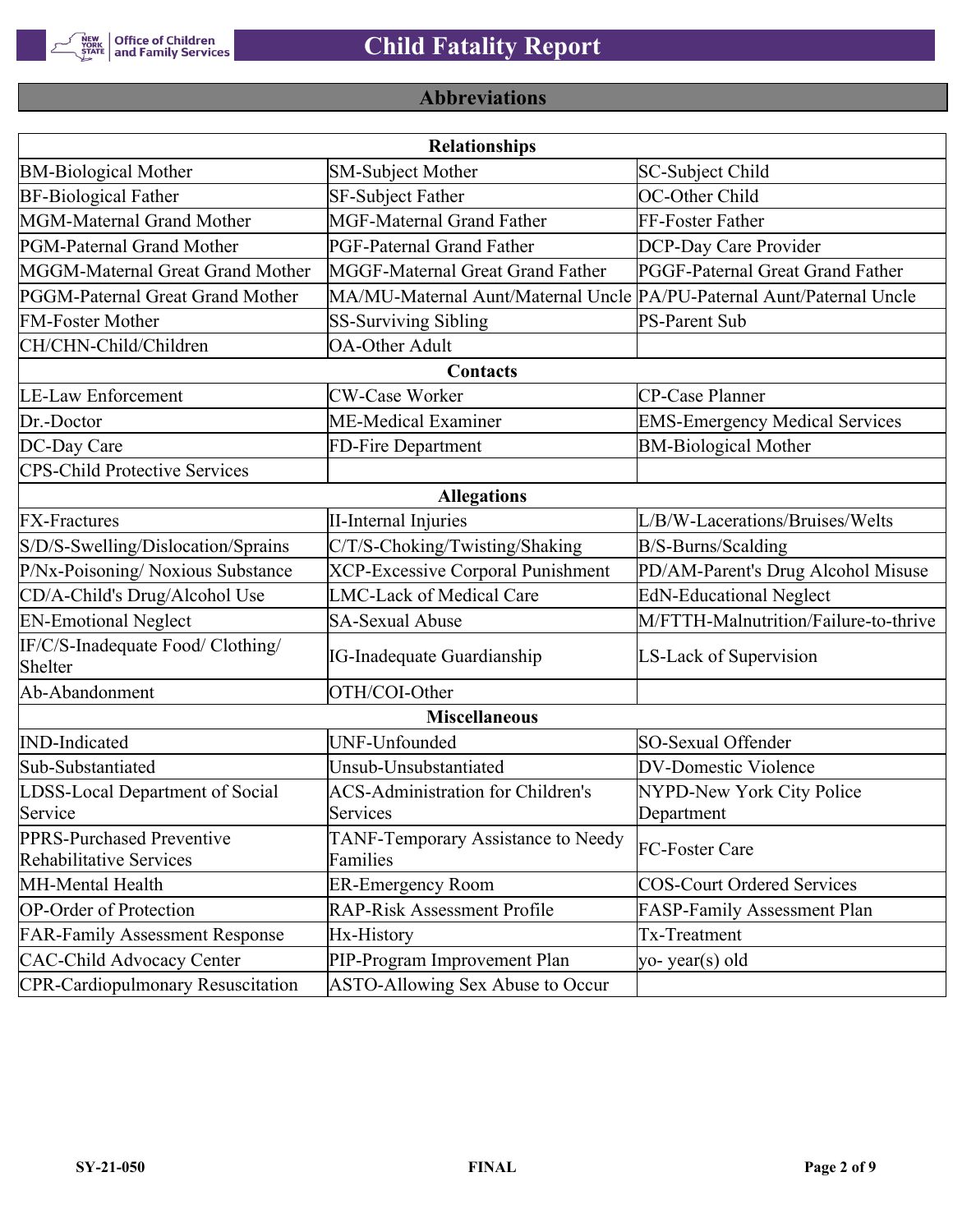## **Case Information**

**Report Type:** Child Deceased **Jurisdiction:** Tompkins **Date of Death:** 11/11/2021

**Age:** 29 day(s) **Gender:** Male **Initial Date OCFS Notified:** 11/11/2021

#### **Presenting Information**

An SCR report alleged that on  $11/11/21$ , at approximately 10:45AM, the father co-slept with the 29-day-old subject child on the couch. At approximately 11:20AM, the mother went downstairs and noticed the child laying next to the father. The child's face was white and there was blood coming from his nose. The father had rolled over onto the child at some point while sleeping with him. The child was unconscious and not breathing. The mother and father performed cardiopulmonary resuscitation on the child and immediately called 911. Emergency medical services arrived and continued cardiopulmonary resuscitation. The child was pronounced deceased at 12:17PM.

#### **Executive Summary**

On 11/11/21, Tompkins County Department of Social Services (TCDSS) received an SCR report regarding the death of the 29-day-old male subject child that had occurred on the same date. The report contained the allegations of DOA/Fatality, Internal Injuries and Inadequate Guardianship against the father. At the time of the death, the child resided with his mother and father. There were no siblings or other children in the home.

TCDSS completed collateral and casework contacts and learned that on the morning of 11/11/21, the father fed the subject child and sat down on the couch with him. The child fell asleep on the father's shoulder. The father fell asleep and was awoken by the mother screaming. The child was found on the side of the father's stomach, facing away from him and toward the couch. The father began cardiopulmonary resuscitation and the mother called 911. First responders arrived and took over resuscitation efforts. The child was unable to be revived and was pronounced deceased at the home.

An autopsy was performed and the cause of death was evidence of positional asphyxia/suffocation and renal failure with azotemia. It was noted in the autopsy that the death was ascribed to positional asphyxia as the result of co-sleeping in an unsafe sleeping environment. TCDSS inquired about the renal failure, and medical personnel explained that renal failure was generally something that was seen in dehydration. The child was reported to be well nourished and showed no signs of dehydration. It was reported the renal failure likely happened during the body shut down, and lack of oxygen. Law enforcement found no criminality related to the death of the child and the criminal investigation was closed.

TCDSS found there was credible evidence to substantiate the allegations of Inadequate Guardianship and DOA/Fatality against the father. TCDSS determined the father placed the child at imminent risk of physical harm by co-sleeping with the him, causing the child's death. The parents were offered grief counseling services, family advocacy through the Child Advocacy Center and burial assistance. The CPS investigation was indicated and closed on 1/25/22.

### **Findings Related to the CPS Investigation of the Fatality**

**Safety Assessment:**

 **Was sufficient information gathered to make the decision recorded on the:**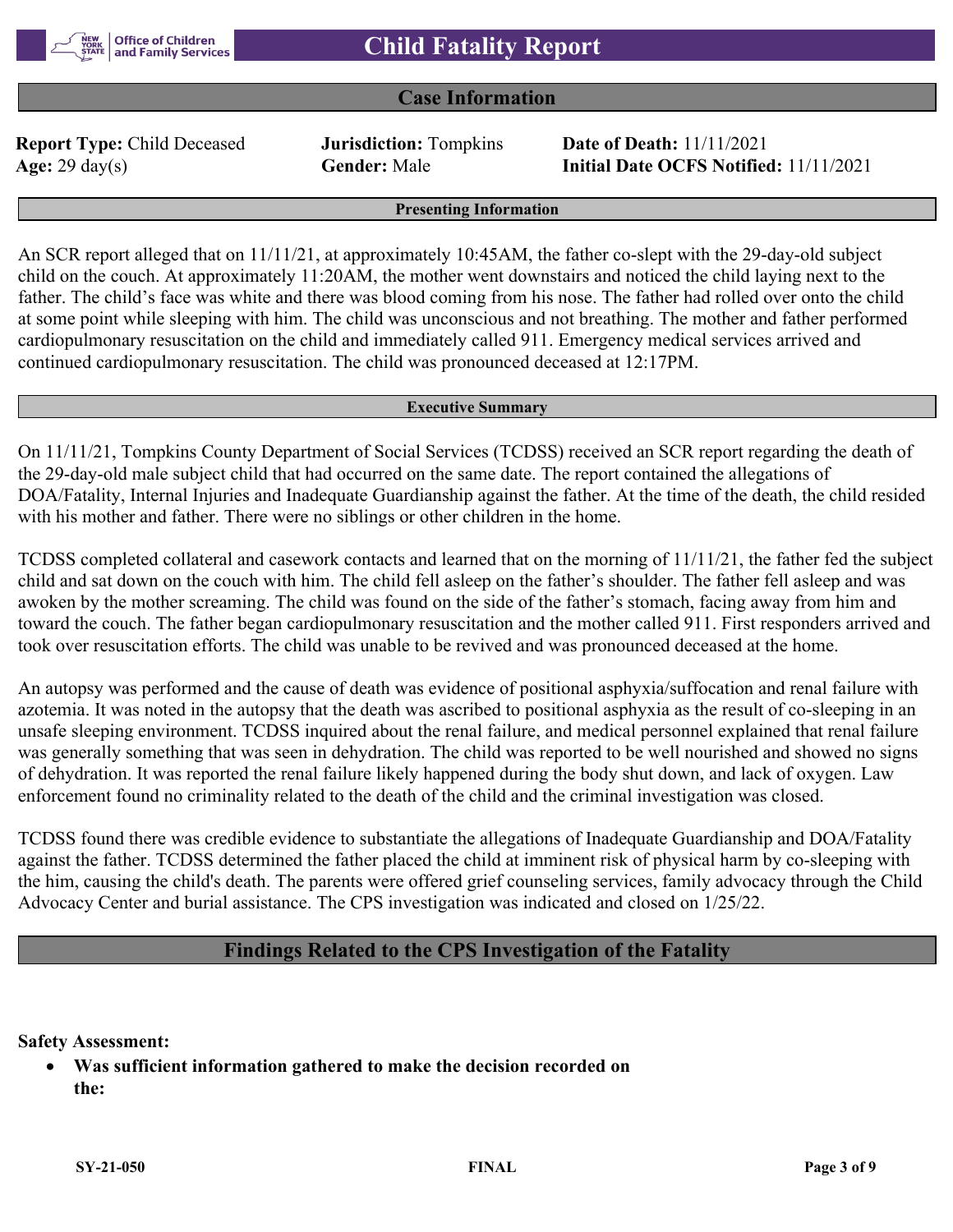

| <b>Incident Information</b>                              |                                                                        |                                   |                            |  |  |
|----------------------------------------------------------|------------------------------------------------------------------------|-----------------------------------|----------------------------|--|--|
| <b>Date of Death:</b> 11/11/2021                         |                                                                        | Time of Death: $12:17 \text{ PM}$ |                            |  |  |
| Time of fatal incident, if different than time of death: |                                                                        |                                   | $10:45$ AM                 |  |  |
| County where fatality incident occurred:                 |                                                                        |                                   | Tompkins                   |  |  |
| Was 911 or local emergency number called?                |                                                                        |                                   | Yes                        |  |  |
| <b>Time of Call:</b>                                     |                                                                        |                                   | Unknown                    |  |  |
| Did EMS respond to the scene?                            |                                                                        |                                   | Yes                        |  |  |
|                                                          | At time of incident leading to death, had child used alcohol or drugs? |                                   | N/A                        |  |  |
| Child's activity at time of incident:                    |                                                                        |                                   |                            |  |  |
| $\boxtimes$ Sleeping                                     | Working                                                                |                                   | Driving / Vehicle occupant |  |  |
| Playing                                                  | Eating                                                                 | Unknown                           |                            |  |  |
| Other                                                    |                                                                        |                                   |                            |  |  |

**Did child have supervision at time of incident leading to death?** Yes **How long before incident was the child last seen by caretaker?** 40 Minutes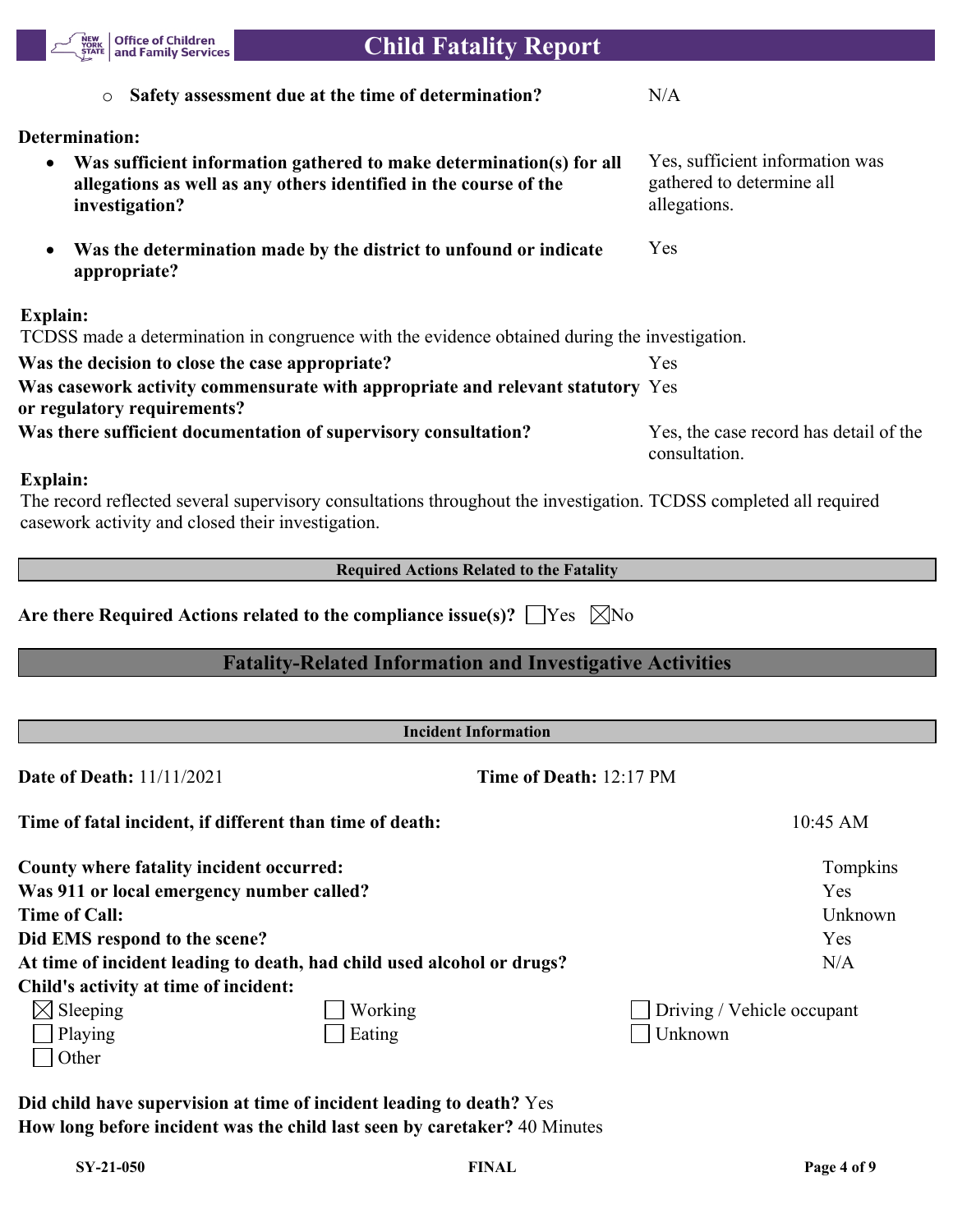

# **Child Fatality Report**

### **At time of incident was supervisor impaired?** Not impaired.

|  |  | At time of incident supervisor was: |  |
|--|--|-------------------------------------|--|
|  |  |                                     |  |

| Distracte |
|-----------|
|           |

| Distracted | Absent        |
|------------|---------------|
| Asleep     | $\Box$ Other: |

### **Total number of deaths at incident event:**

**Children ages 0-18:** 1 **Adults:** 0

### **Household Composition at time of Fatality**

| Household                  | <b>Relationship</b> | Role                | Gender        | Age                    |
|----------------------------|---------------------|---------------------|---------------|------------------------|
| Deceased Child's Household | Deceased Child      | Alleged Victim      | Male          | $29 \text{ Day}(s)$    |
| Deceased Child's Household | Father              | Alleged Perpetrator | Male          | $20$ Year(s)           |
| Deceased Child's Household | Mother              | No Role             | <b>Female</b> | $ 19 \text{ Year}(s) $ |

#### **LDSS Response**

Upon receipt of the SCR report on 11/11/21, TCDSS initiated their investigation and coordinated efforts with law enforcement, notified the district attorney's office, conducted a CPS history check, interviewed the family, and offered services regarding the fatality.

TCDSS and law enforcement completed joint interviews with parents. It was discovered the day prior to the death, the child had spent time with the mother's grandparents at their home while the parents went shopping for groceries. The parents picked up the child and they returned home around 6:00PM. The parents had family over for dinner until 9:00PM. The parents went to sleep around 1:00AM on 11/11/21, and placed the child into bed with them. The parents rolled up blankets and put them around the child to create a barrier between him and them. At 7:45AM, the father got up with the child and fed and burped him. The father sat on the couch and the child fell to sleep on his chest. The father fell asleep while sitting up on the corner of the couch. The father woke up to the child crying around 10:00AM and fed him. The father was laying on the couch with his head propped up and the child fell back asleep on his shoulder. The father reported he did not intend to fall asleep and was awoken by the mother screaming. The child was found on the father's right side, on his arm, which he was using to support the child when he fell asleep on his chest.

TCDSS completed a home visit and observed the nursery for the child. The nursery had a crib that had an appropriate mattress and was free of any items. The couch where the father and child slept was observed to be very deep. The parents reported the child typically slept in the crib and if he was in bed with them, one of the parents would stay awake. TCDSS interviewed the paternal grandfather, who had no concerns for the parents' care of the child. The grandfather believed the parents were using the crib and were unaware the parents were co-sleeping with the child.

TCDSS gathered information from emergency medical services, who reported they responded to a 911 call regarding the subject child being unresponsive. When they arrived on scene, they observed the home to be appropriate, neither parent presented as impaired, and the parents behaved as one would expect after finding their child deceased. The child was determined to be dead on arrival.

The pediatrician described the child as healthy. There were some concerns for his heart when he was born; however, further tests indicated that his heart was functioning well. The mother reported concerns about the child's breathing while he slept to the pediatrician. The parents were compliant with all recommended and routine newborn checkups. The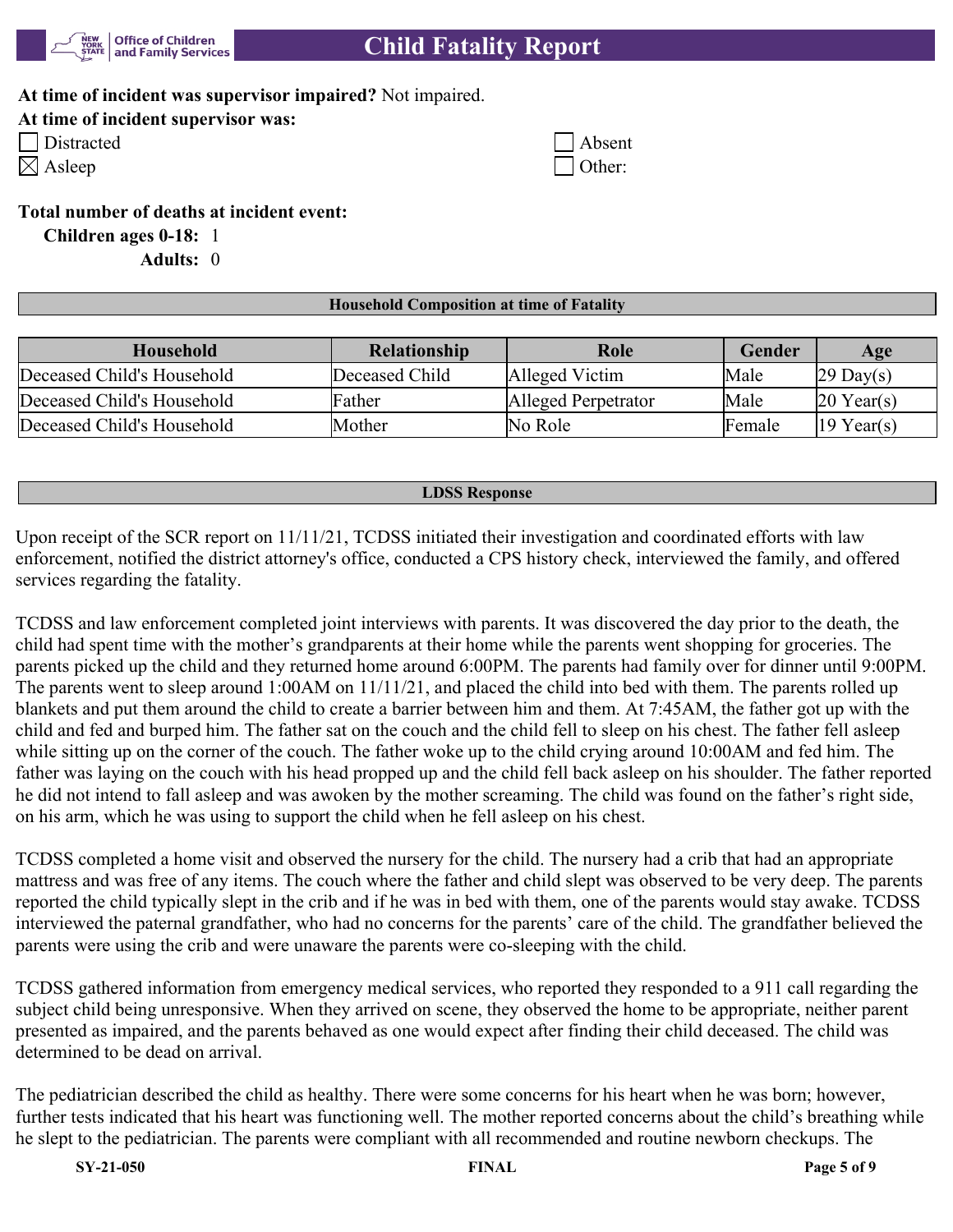

# **Child Fatality Report**

pediatrician reported the parents got into an argument in the parking lot when they brought the child for an appointment. The parents reported feeling overwhelmed, stressed and exhausted. The pediatrician briefly discussed the dangers of cosleeping and that the child should be placed to sleep on his back, but did not recall speaking with them about not sleeping with the baby on other surfaces or furniture. The parents recalled some information being provided to them about safe sleep when the child was born; however, further stated the mother slept in the hospital bed with the child on her chest and it was not addressed by medical personnel.

#### **Official Manner and Cause of Death**

**Official Manner:** Accident **Primary Cause of Death:** From an injury - external cause **Person Declaring Official Manner and Cause of Death:** Medical Examiner

**Multidisciplinary Investigation/Review**

#### **Was the fatality investigation conducted by a Multidisciplinary Team (MDT)?**Yes

#### **Was the fatality referred to an OCFS approved Child Fatality Review Team?**No

**Comments:** Tompkins County Department of Social Services does not have an OCFS approved Child Fatality Review Team.

| <b>SCR Fatality Report Summary</b> |                               |                   |                   |  |  |  |
|------------------------------------|-------------------------------|-------------------|-------------------|--|--|--|
|                                    |                               |                   |                   |  |  |  |
| <b>Alleged Victim(s)</b>           | <b>Alleged Perpetrator(s)</b> | Allegation(s)     | <b>Allegation</b> |  |  |  |
|                                    |                               |                   | <b>Outcome</b>    |  |  |  |
| 059789 - Deceased Child, Male, 29  | 059791 - Father, Male, 20     | DOA / Fatality    | Substantiated     |  |  |  |
| Days                               | Year(s)                       |                   |                   |  |  |  |
| 059789 - Deceased Child, Male, 29  | 059791 - Father, Male, 20     | Inadequate        | Substantiated     |  |  |  |
| Days                               | Year(s)                       | Guardianship      |                   |  |  |  |
| 059789 - Deceased Child, Male, 29  | 059791 - Father, Male, 20     | Internal Injuries | Unsubstantiated   |  |  |  |
| Days                               | Year(s)                       |                   |                   |  |  |  |

#### **CPS Fatality Casework/Investigative Activities**

|                                                                                                                                                                           | Yes         | N <sub>0</sub> | N/A         | <b>Unable to</b><br><b>Determine</b> |
|---------------------------------------------------------------------------------------------------------------------------------------------------------------------------|-------------|----------------|-------------|--------------------------------------|
| All children observed?                                                                                                                                                    |             |                | $\times$    |                                      |
| When appropriate, children were interviewed?                                                                                                                              |             |                | $\boxtimes$ |                                      |
| Alleged subject(s) interviewed face-to-face?                                                                                                                              | $\boxtimes$ |                |             |                                      |
| All 'other persons named' interviewed face-to-face?                                                                                                                       | $\boxtimes$ |                |             |                                      |
| Contact with source?                                                                                                                                                      | $\boxtimes$ |                |             |                                      |
| All appropriate Collaterals contacted?                                                                                                                                    | $\boxtimes$ |                |             |                                      |
| Was a death-scene investigation performed?                                                                                                                                | $\boxtimes$ |                |             |                                      |
| Was there discussion with all parties (youth, other household members,<br>and staff) who were present that day (if nonverbal, observation and<br>comments in case notes)? | $\boxtimes$ |                |             |                                      |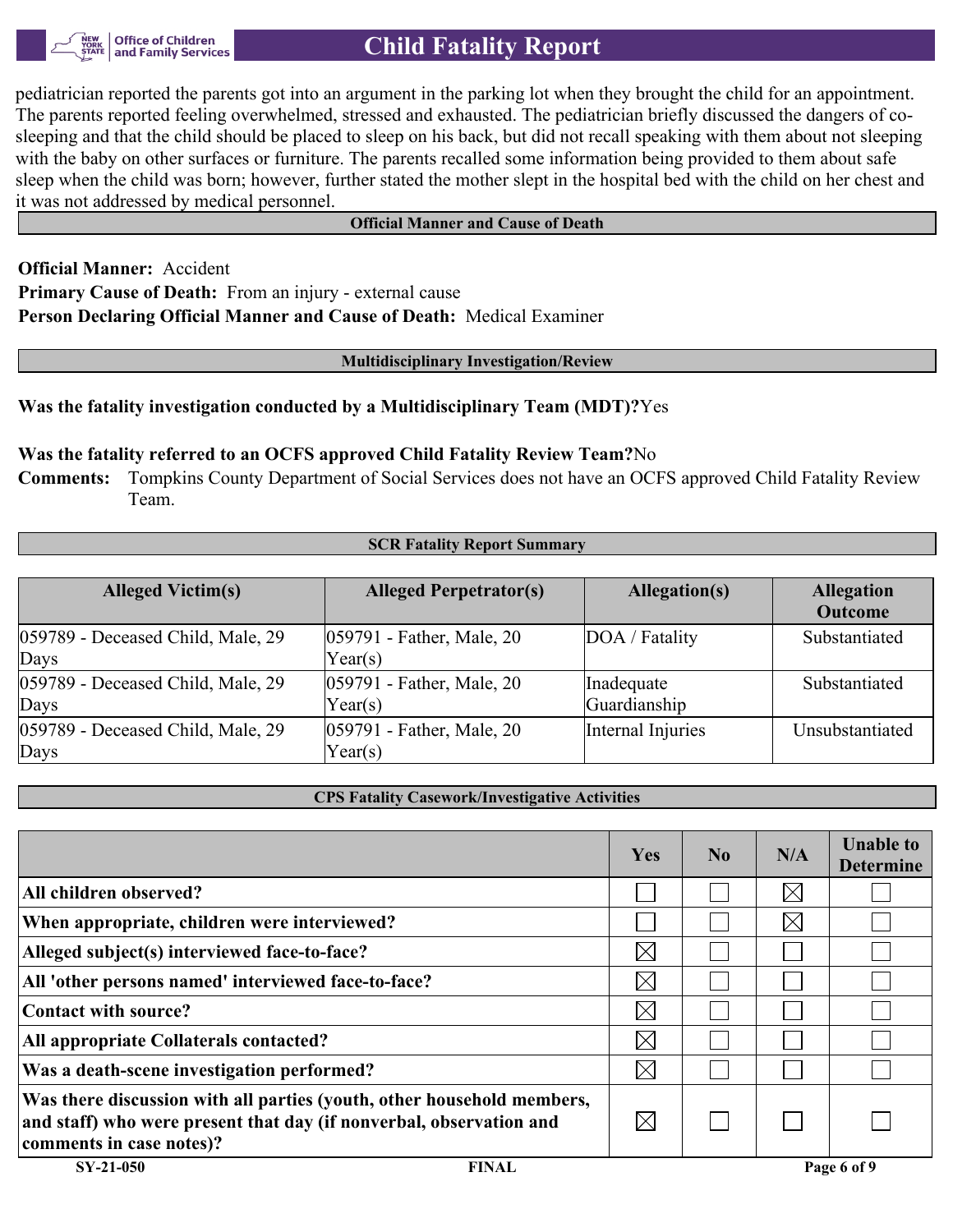| Coordination of investigation with law enforcement?                           |  |  |
|-------------------------------------------------------------------------------|--|--|
| Was there timely entry of progress notes and other required<br>documentation? |  |  |

#### **Fatality Safety Assessment Activities**

|                                                                       | <b>Yes</b> | N/A | <b>Unable to</b><br><b>Determine</b> |
|-----------------------------------------------------------------------|------------|-----|--------------------------------------|
| Were there any surviving siblings or other children in the household? |            |     |                                      |

#### **Legal Activity Related to the Fatality**

**Was there legal activity as a result of the fatality investigation?** There was no legal activity.

### **Services Provided to the Family in Response to the Fatality**

| <b>Services</b>                      | <b>Provided</b><br><b>After</b><br><b>Death</b> | Offered,<br>but<br><b>Refused</b> | Offered,<br><b>Unknown</b><br>if Used | <b>Not</b><br><b>Offered</b> | <b>Needed</b><br>but<br><b>Unavailable</b> | N/A         | <b>CDR</b><br><b>Lead to</b><br>Referral |
|--------------------------------------|-------------------------------------------------|-----------------------------------|---------------------------------------|------------------------------|--------------------------------------------|-------------|------------------------------------------|
| <b>Bereavement counseling</b>        | $\boxtimes$                                     |                                   |                                       |                              |                                            |             |                                          |
| <b>Economic support</b>              |                                                 |                                   |                                       |                              |                                            | $\boxtimes$ |                                          |
| <b>Funeral arrangements</b>          |                                                 |                                   | $\times$                              |                              |                                            |             |                                          |
| <b>Housing assistance</b>            |                                                 |                                   |                                       |                              |                                            | $\boxtimes$ |                                          |
| <b>Mental health services</b>        | $\boxtimes$                                     |                                   |                                       |                              |                                            |             |                                          |
| <b>Foster care</b>                   |                                                 |                                   |                                       |                              |                                            | $\boxtimes$ |                                          |
| <b>Health care</b>                   |                                                 |                                   |                                       |                              |                                            | $\boxtimes$ |                                          |
| <b>Legal services</b>                |                                                 |                                   |                                       |                              |                                            | $\boxtimes$ |                                          |
| <b>Family planning</b>               |                                                 |                                   |                                       |                              |                                            | $\boxtimes$ |                                          |
| <b>Homemaking Services</b>           |                                                 |                                   |                                       |                              |                                            | $\boxtimes$ |                                          |
| <b>Parenting Skills</b>              |                                                 |                                   |                                       |                              |                                            | $\boxtimes$ |                                          |
| <b>Domestic Violence Services</b>    |                                                 |                                   |                                       |                              |                                            | $\boxtimes$ |                                          |
| <b>Early Intervention</b>            |                                                 |                                   |                                       |                              |                                            | $\boxtimes$ |                                          |
| <b>Alcohol/Substance abuse</b>       |                                                 |                                   |                                       |                              |                                            | $\boxtimes$ |                                          |
| <b>Child Care</b>                    |                                                 |                                   |                                       |                              |                                            | $\boxtimes$ |                                          |
| Intensive case management            |                                                 |                                   |                                       |                              |                                            | $\boxtimes$ |                                          |
| Family or others as safety resources |                                                 |                                   |                                       |                              |                                            | $\boxtimes$ |                                          |
| Other                                |                                                 |                                   |                                       |                              |                                            | $\boxtimes$ |                                          |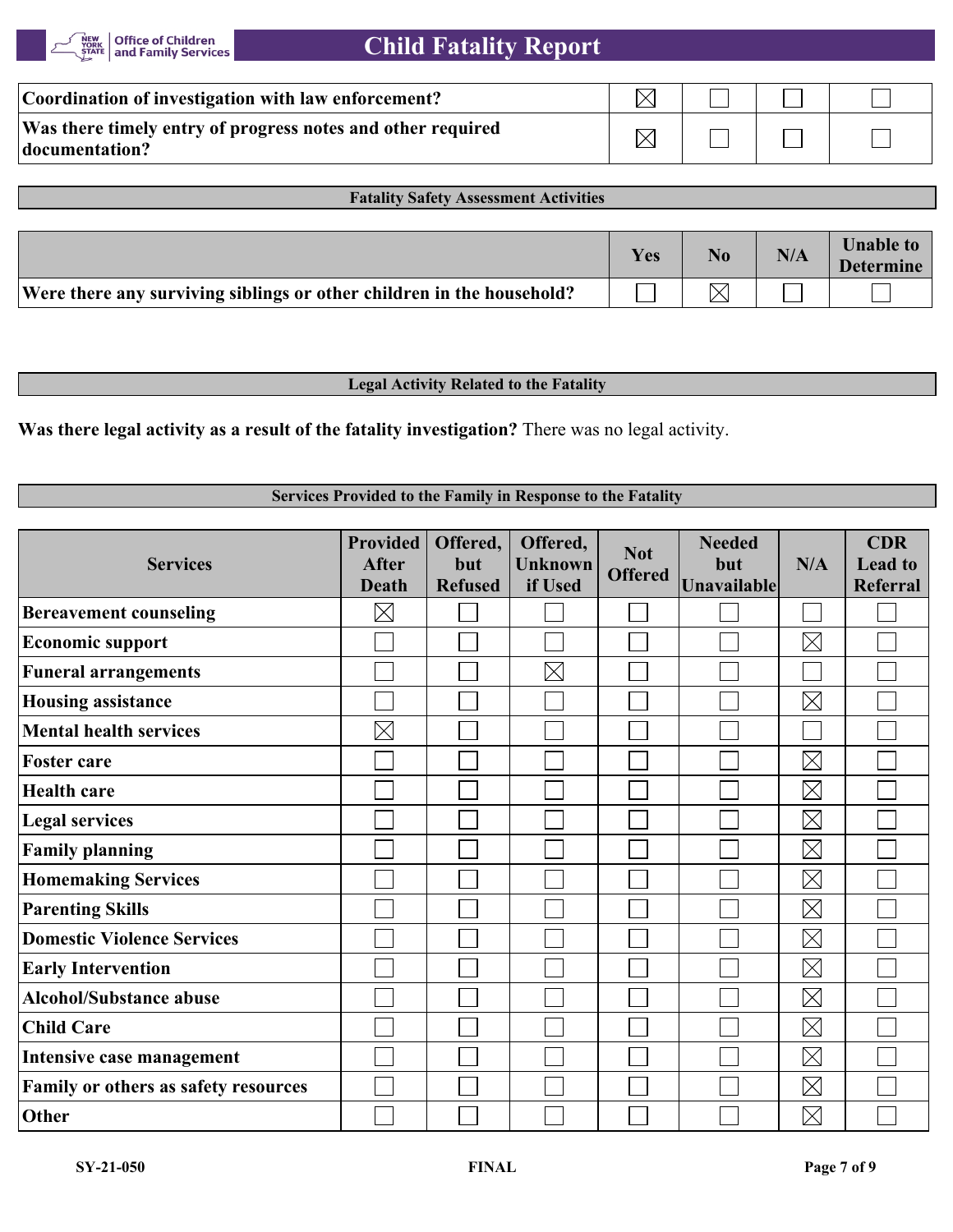

**Were services provided to siblings or other children in the household to address any immediate needs and support their well-being in response to the fatality?** N/A

**Explain:**

There were no siblings or other children in the household.

## **Were services provided to parent(s) and other care givers to address any immediate needs related to the fatality?** Yes

**Explain:**

The parents were referred to the Child Advocacy Center, provided information on grief counseling and offered funeral assistance.

## **History Prior to the Fatality**

| <b>Child Information</b>                                                                                                                                                                                                                                                                                                                        |                                                               |                                        |  |  |  |
|-------------------------------------------------------------------------------------------------------------------------------------------------------------------------------------------------------------------------------------------------------------------------------------------------------------------------------------------------|---------------------------------------------------------------|----------------------------------------|--|--|--|
| Did the child have a history of alleged child abuse/maltreatment?<br>No<br>Was the child ever placed outside of the home prior to the death?<br>N <sub>0</sub><br>Were there any siblings ever placed outside of the home prior to this child's death?<br>N/A<br>Was the child acutely ill during the two weeks before death?<br>N <sub>o</sub> |                                                               |                                        |  |  |  |
| <b>Infants Under One Year Old</b>                                                                                                                                                                                                                                                                                                               |                                                               |                                        |  |  |  |
| During pregnancy, mother:<br>Had medical complications / infections<br>Misused over-the-counter or prescription drugs<br>Experienced domestic violence<br>$\boxtimes$ Was not noted in the case record to have any of the issues listed                                                                                                         | Had heavy alcohol use<br>Smoked tobacco<br>Used illicit drugs |                                        |  |  |  |
| Infant was born:<br>$\Box$ Drug exposed<br>$\boxtimes$ With neither of the issues listed noted in case record                                                                                                                                                                                                                                   |                                                               | With fetal alcohol effects or syndrome |  |  |  |
| <b>CPS</b> - Investigative History Three Years Prior to the Fatality                                                                                                                                                                                                                                                                            |                                                               |                                        |  |  |  |

There is no CPS investigative history in NYS within three years prior to the fatality.

**CPS - Investigative History More Than Three Years Prior to the Fatality**

There was no CPS investigative history more than three years prior to the fatality.

**Known CPS History Outside of NYS**

There was no known CPS history outside of NYS.